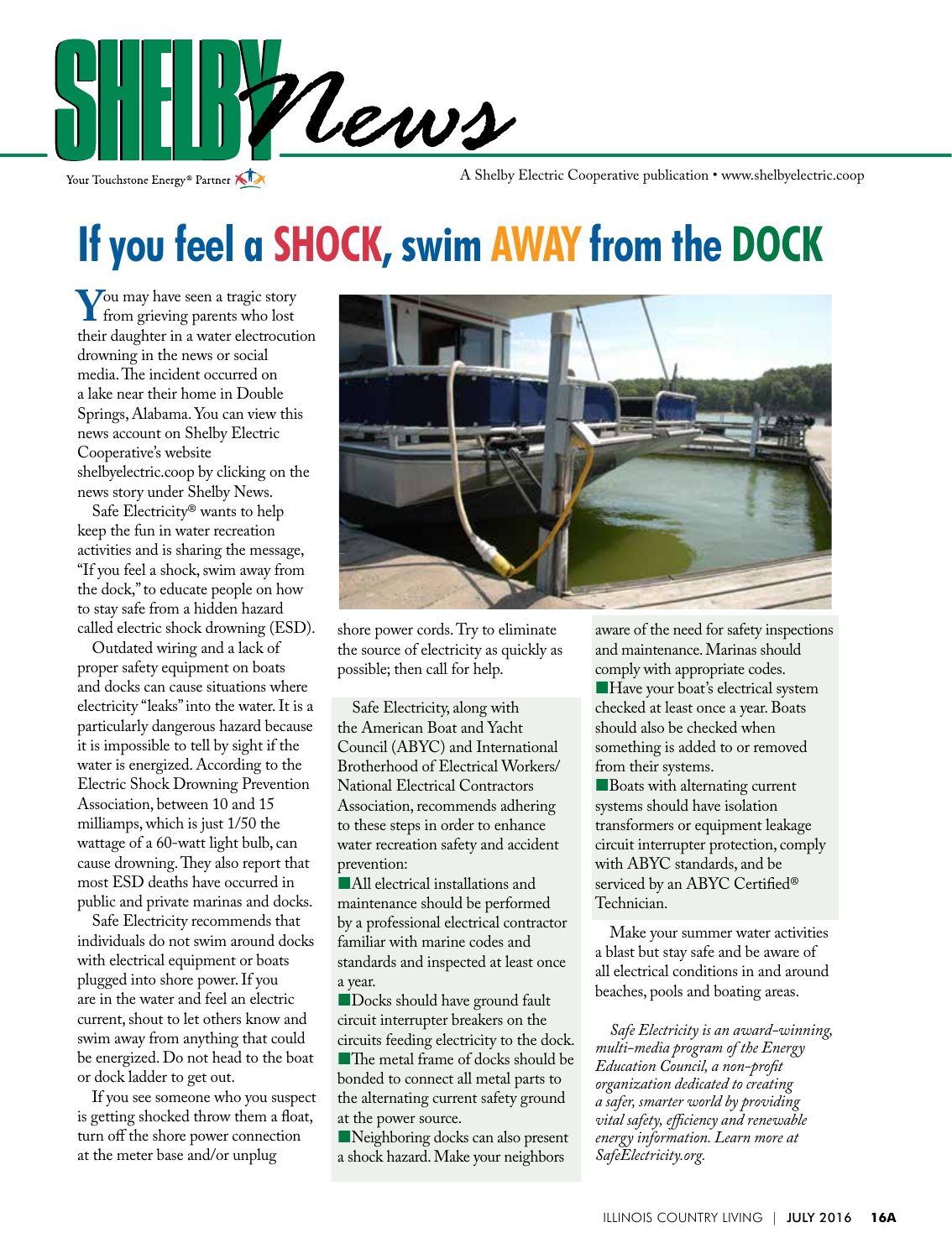

# **Schedule a payment with SmartHub**

You may already know the many great tools the SmartHub app provides, but did you know you can now schedule<br>a payment using SmartHub? It is easy! All you have to do is open the SmartHub app, select "Bill & Pay" then<br>select select "**Pay**." Next, you'll have the option to pay the full amount or select another amount you wish to pay. Then choose when you want the payment to be made. Finally, choose a payment method and select **"Make Payment."** If you made a mistake after reviewing your payment, just hit the **"Cancel"** button and start again. Once complete, you'll receive a notification that your payment was scheduled. You will receive an additional notification when your payment has been processed. If you don't have the SmartHub app, download it today!

| <b>***</b> Verizon 学    | 7:56 AM                                   | $+ 10011$<br>Shelby Electric Cooperative Log Out | ***** Verizon 堂<br>7:56 AM<br>۰<br>c<br>Bill & Pay           | @ 2 100% I<br>c | ess:il Verizon 专<br>C Bill & Pay                                          | $= 1.10011$<br>7:56 AM<br><b>Bill Detail</b> |                                                                                                                                                                                          | ees: Verizon 专<br>3-15 AM<br>Bill Detail Review Payment                                                                                                                                                                                                                                            | $#$   100%           |
|-------------------------|-------------------------------------------|--------------------------------------------------|--------------------------------------------------------------|-----------------|---------------------------------------------------------------------------|----------------------------------------------|------------------------------------------------------------------------------------------------------------------------------------------------------------------------------------------|----------------------------------------------------------------------------------------------------------------------------------------------------------------------------------------------------------------------------------------------------------------------------------------------------|----------------------|
| Bill & Pay              | Contact Us                                | News                                             | Total Balance:<br>\$151.23                                   |                 | CHOOSE A PAYMENT AMOUNT<br>Total Due Amount:<br>Other Amount:             |                                              | \$151,23<br>\$151.23                                                                                                                                                                     | Account Balances:<br>Total Due:                                                                                                                                                                                                                                                                    | \$151.23<br>\$151.23 |
| Map                     | Q<br>Electric<br>Service<br><b>Status</b> | <b>Settings</b>                                  | Bill due on 6/20/16 (19 days).<br>Pay                        | ГW              | CHOOSE A PAYMENT DATE<br>Today                                            | June 1, 2016 /                               |                                                                                                                                                                                          | <b>Total Payment:</b>                                                                                                                                                                                                                                                                              | \$51.23              |
| My Usage                | $\ddot{f}$<br>Facebook                    | Outage Map                                       | Last Updated: Jun 1, 2016 07:47:11 AM<br><b>Bill History</b> |                 | Due Date                                                                  | June 20, 2016                                |                                                                                                                                                                                          | Checking Account:                                                                                                                                                                                                                                                                                  |                      |
| 0<br>Propane<br>Company | œ<br>Report<br>PWR-net<br><b>INNURS</b>   | Shelby<br>Electric<br>Website                    | Payment History<br>Auto Pay Program                          |                 | Other - Select Date<br>June 1, 2016<br>CHOOSE A PAYMENT METHOD-           |                                              |                                                                                                                                                                                          | By xuleccing the Make Payment button below, it<br>authorize Shelby Electric Cooperative to initiala-<br>an electronic debit to my hark account in the<br>amount of the Total Payment amount shown<br>above. This authorization is to remain in full-<br>force and effect unless I provide written. |                      |
|                         |                                           |                                                  | Stored Payment Accounts                                      |                 | Checking Account:<br><b>CONTRACTOR</b><br><b>CONTRACTOR</b><br>VISA Visa: |                                              | notification to Shelby Electric Cooperative<br>within en appropriate timetrame as to allow<br>Shelby Electric Cooperative and the financial<br>Institution displayed above to act on it. |                                                                                                                                                                                                                                                                                                    |                      |
|                         | - Notifications                           |                                                  |                                                              |                 | Use Other Payment Method                                                  |                                              |                                                                                                                                                                                          | Cancel                                                                                                                                                                                                                                                                                             | <b>Make Payment</b>  |

**If you pay online, you can also schedule a payment.** If you choose to pay the full amount, after logging in, just select the **"Pay Now"** button at the top. Then choose when you want to schedule your payment and the payment method. To make a partial payment select the tab **"Billing & Payments,"** enter the amount you wish to pay and follow the easy steps the rest of the way. A notification will be sent when a payment is scheduled and when a payment has been received. A link to SmartHub is on the cooperative's home page shelbyelectric.coop.



P.O. BOX 560 Shelbyville, IL 62565 **Phone: 217-774-3986 or 1-800-677-2612 www.shelbyelectric.coop twitter.com/YourCoop facebook.com/YourCoop**

**Office Hours:** 7:00 a.m. - 4:00 p.m.







**Android Users** Scan this QR code to access SmartHub in the Android Market.



**iOS Users** Scan this QR code

to access SmartHub in the Apple iTunes App Store.



Shelby Electric Cooperative members will soon have the opportunity to purchase energy from the sun! Be looking for more information about "Bright Options" in the August issue of Shelby News.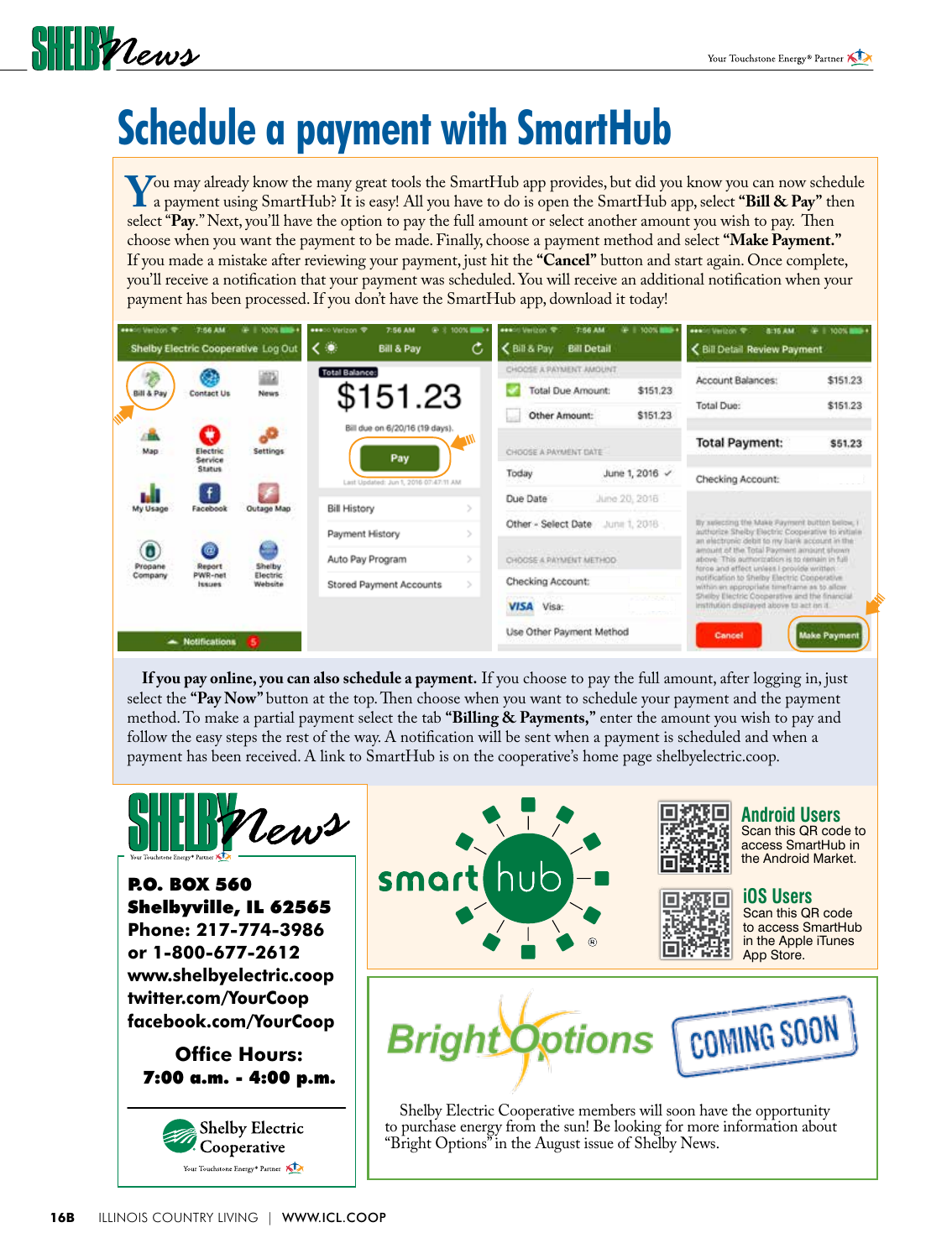# REAL LIFE **AREAL POWER Getting Real with Marla ~ Air Conditioners**

**H**ow can you keep cool, stay<br>comfortable and not have<br>vour electric bill soar as bigh as the your electric bill soar as high as the temperature? If you do not have a summer home in Alaska, there are other ideas!

Clean or replace the air condi-

Did you know it

\$11 billion every

air conditioners?

tioner's filter. Just like a clothes dryer does not operate efficiently with a lint-filled filter, an air conditioner cannot work as well with a dust-filled filter. Around the outside

unit, clean up debris and make sure it has adequate airflow. Bushes or landscaping plants may have grown enough to warrant a good trim. Hire a professional for more detailed maintenance.

 Window units are an affordable option if your home does not have central air. Shop for a unit that is Energy Star certified. Size matters, too. An undersized unit will not be able to adequately cool a room and will run excessively, using more electricity. If the unit is over-sized, it may shut off before removing the humidity. This will result in a cold, clammy room. Measure the area of the room(s) and take into consideration the number and location of windows before

purchasing a unit.

Make wise use of ceiling and portable fans. Fans allow you to increase the setting on the thermostat without affecting comfort. Turn fans off when you leave a costs homeowners year to power their

room. Fans cool people; they do not lower the room's temperature.

 For more savings and comfort, think long-term. Have an energy-saving landscape design. Shade trees can make buildings feel up to 20 degrees cooler in the summer! According to energy.gov, a well-planned landscape can reduce an unshaded home's air conditioning costs by 15-50 percent. In this area, evergreens and shrubs should be planted on the north and west sides of the house to block strong winter wind.



 $\frac{1}{2}$ 

 *Cleaning off your air conditioner will not only make it run more energy efficient, it could also save money on your energy bill.*

Deciduous trees should be planted to shade the south and west sides of the house from hot summer rays, while allowing the sun to provide warmth during the winter months. Always look up before planting trees to make sure they will not grow into power lines and call JULIE before you dig.

 Another energy-saving plan is to send the kids to their grandparents and let them stay cool while using their electricity.

~ Marla Eversole, Member Services

**With parades, watermelon, hot dogs and swimming under the hot sun, followed by the "oohs" and "aahs" from stunning fireworks, Independence Day is a time for celebration – but also a time to thank those who have fought for and continue to fight for our freedom as Americans.**

**God bless past and current servicemen and women. God bless America!**

**Shelby Electric Cooperative offices will be closed on Monday, July 4th to celebrate 240 years of independence!**

**Shelby Energy Company 1-217-774-2311** 24-hours-a-day

**PWR-net Broadband Internet 1-877-994-2323** 7:00 a.m. - 4:00 p.m. Please leave a message after hours **Shelby Electric Cooperative 1-800-677-2612 1-217-774-3986** 24-hours-a-day

ILLINOIS COUNTRY LIVING | JULY 2016 **16c**